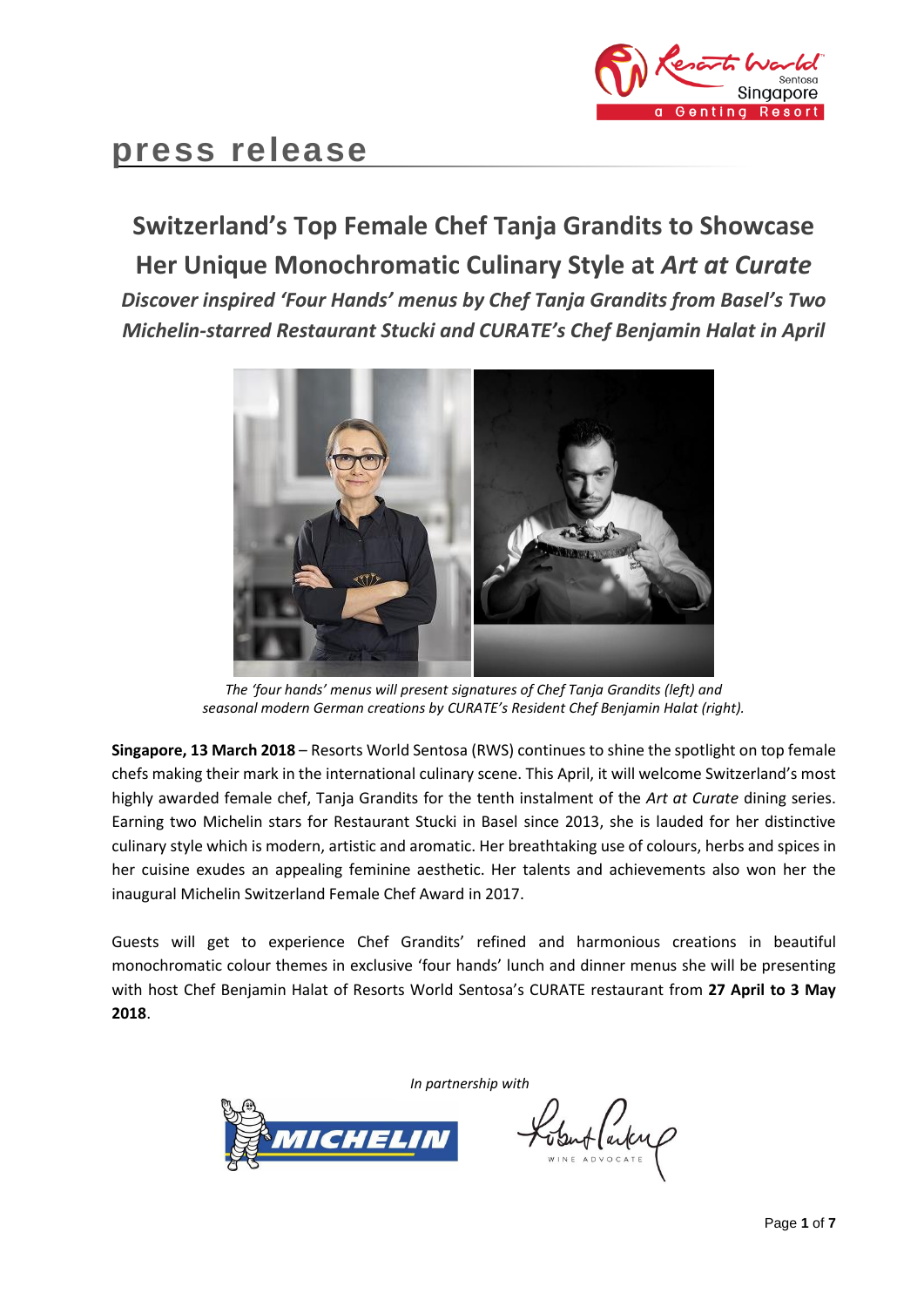The Michelin Guide Switzerland 2018 has high praise for Chef Grandits and Restaurant Stucki: "The food it serves – choice ingredients used in punchy yet sophisticated combinations refined with the generous use of herbs and spices – bears the inimitable signature of Tanja Grandits."

"I would like to welcome guests in Singapore to my world of colours and flavours. Each of my dish focuses on one main flavour and one main colour. There are millions of colours to work with and nothing inspires me more than nature," Tanja Grandits said. "One of the dishes that I will be bringing to *Art at Curate* is my *Beef Tartare with Beetroot, Coffee Oil and Shiso* which I love. To me, it is a perfect match of dark red hues, texture and taste."

Look forward to other exquisite dishes by Chef Grandits like *Hokkaido Scallop with Dill Dashi and Pistachio*; *Egg Yolk with Cardamom Butter and Mango Polenta*; and *Atlantic Cod Fish with Green Tea Hollandaise and Peas*.

"I will be creating contemporary dishes that draw inspiration from my German roots for the collaborative menus. As Chef Grandits is a fellow German, I am excited to showcase my best interpretations to her as well," said Benjamin Halat, CURATE's Chef de Cuisine. Guests can expect inventive creations from Chef Halat, including *Kyoto Red Carrot with Barley and Coriander*; *Glazed Pork Cheek, Goulash Style with Pickles*; and *Sea Buckthorn Berry Sherbet with Bavarian Gin Espuma and Lemon Verbena*.

Complementing the exciting menus are wines selected by renowned wine critic Robert Parker Jr. and notable Spanish wine reviewer Luis Gutiérrez. The handpicked selections – each rated 90 points and above – from boutique vineyards in Alsace, Sicily and Walker Bay in South-Western Cape will also appeal to the oenophile.

*Art at Curate 10* will be held at CURATE located at Resorts World Sentosa (The Forum, Level 1) from **27 April to 3 May 2018**. The **four-course lunch** is available at \$88++ or \$138++ with wine pairing, and the **eight-course dinner** is available at \$155++ or \$275++ with wine pairing. For reservations, please call **(65) 6577 7288** or email [curate@rwsentosa.com.](mailto:curate@rwsentosa.com) Reservations are strictly required. Refer to Appendix A for the menus.

Gourmands can look forward to two more editions of *Art at Curate* over the course of the year as it will continue to transport highly acclaimed female chefs to our shores in August and November.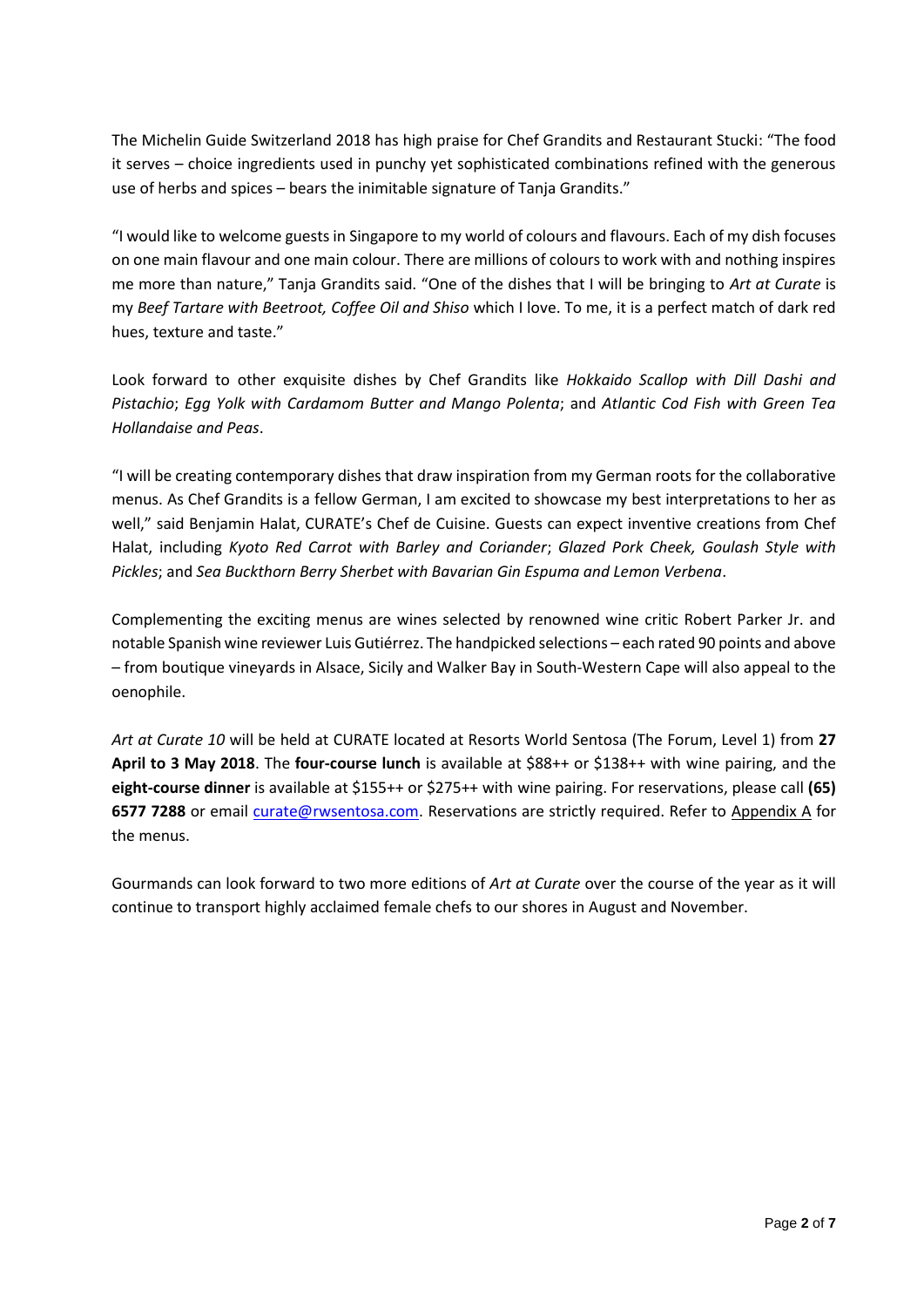## **Profile of Tanja Grandits Executive Chef of Restaurant Stucki, Basel, Switzerland (Two Michelin Stars)**

Having graduated from secondary school and completed her apprenticeship as a chef at the Traube Tonbach restaurant in Baiersbronn, Tanja Grandits left her southern German home for London. She spent some two years at Claridge's, accumulating valuable experience and earning outstanding references before moving on to the south of France.

Working at the Chateau de Montcaud in Bagnols-sur-Cèze, Tanja was able to refine her knowledge and skills, and day by day she allowed her own individual style to emerge and evolve. In 2001, Tanja left France to open her first restaurant, the Thurtal in Eschikofen (in Thurgau, Switzerland).

Her hard work and creativity were rewarded in 2006 when she was named Female Chef of the Year by Gault Millau and awarded 16 points. Once more, Tanja packed up her recipes and moved on, this time to the north-west of Switzerland. Tanja has run the legendary Stucki restaurant in Basel since 2008. There she continues to develop her unmistakable style, using colours and spices with precision to create the unique dishes which have earned her two Michelin stars. In 2013, Tanja, as she is known to her staff of around 30 employees, was awarded the accolade of Chef of the Year 2014 and given 18 Gault Millau points. In 2017, she was conferred the inaugural Michelin Switzerland Female Chef Award. She has established herself as one of Switzerland's top chefs and enjoys international renown today.

## **Profile of Chef Benjamin Halat Chef de Cuisine, CURATE, Resorts World Sentosa**

CURATE at Resorts World Sentosa welcomed the talented German-born Benjamin Halat as its first resident chef in February 2017. Equipped with considerable experience from working in prestigious Michelin-starred restaurants and luxury hotels throughout his career, Chef Halat's own culinary style on showcase at CURATE is exciting, bold and adventurous.

At the young age of 16, Chef Halat discovered the world of fine-dining at Michelin-starred Gourmet Restaurant Königshof in Munich when he embarked on a three-year professional apprenticeship with the establishment. With a natural flair for cooking, his humble start accelerated in no time and he climbed the ranks in many prominent and reputable fine-dining establishments – from Chef de Partie at Arabella Sheraton Grand Hotel Munich; Demi Chef de Cuisine at Two Michelin-starred Restaurant Dallmayr in Munich; Sous Chef at Grand Hotel Bellevue in Gstaad, Switzerland which is home to Michelin-starred restaurant, Leonard's; Sous Chef at Mandarin Oriental Munich; to Chef de Cuisine at Mandarin Oriental Kuala Lumpur's Mandarin Grill prior to his arrival in Singapore. At Restaurant Dallmayr, he was personally mentored by its Head Chef Diethard Urbansky, and at Grand Hotel Bellevue, he had the opportunity to participate in the world-renowned St. Moritz Gourmet Festival, where he worked intensely with a number of Michelin-starred chefs for a week.

Having trained and collaborated with numerous decorated chefs for more than ten years, the now 31 year-old chef has since developed a high level of mastery of both traditional and contemporary European cuisines. In addition, he enjoys the creative process of experimenting with eastern and western ingredients, combining various flavours and textures to come up with unique, modern gastronomic delights. His culinary prowess has quickly gained CURATE recognition in the Singapore Tatler's Best Restaurant Awards as well as the Restaurant Association of Singapore (RAS) Epicurean Star Award for Best Western Fine Dining in 2017.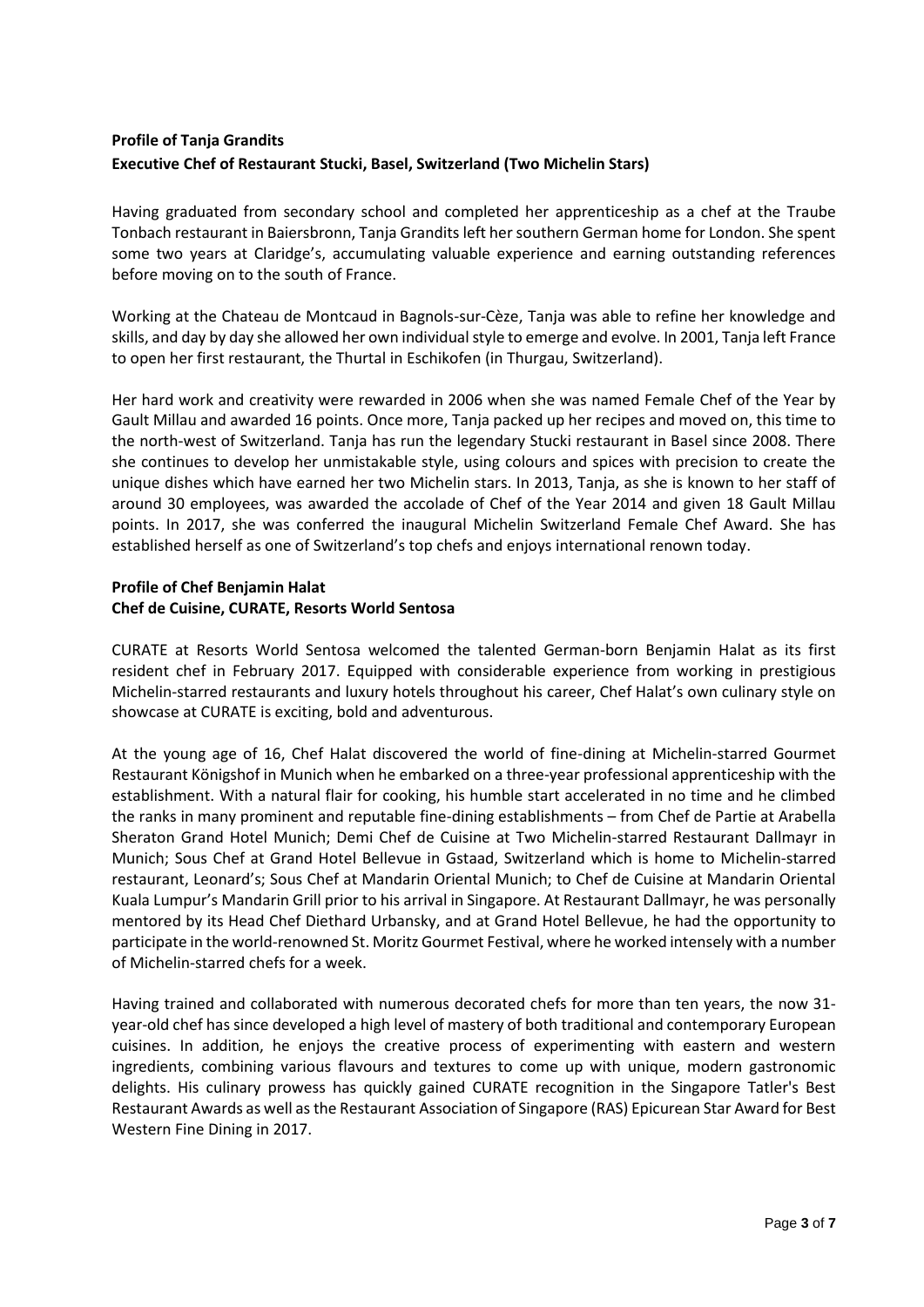### **ABOUT RESORTS WORLD SENTOSA**

Resorts World Sentosa (RWS), Asia's premium lifestyle destination resort, is located on Singapore's resort island of Sentosa. Spanning 49 hectares, RWS is home to world-class attractions including Universal Studios Singapore, S.E.A. Aquarium, the Maritime Experiential Museum, Dolphin Island and Adventure Cove Waterpark. Other attractions include the Asian flagship of a world-renowned destination spa, a casino, six unique hotels and the Resorts World Convention Centre. With the most number of Michelin stars in one destination, RWS offers award-winning dining experiences at renowned celebrity chef restaurants, establishing itself as a key player in Singapore's vibrant and diverse dining scene. The integrated resort also offers world-class entertainment, from original resident productions to concerts and public shows such as the Crane Dance and the Lake of Dreams. RWS has been named "Best Integrated Resort" since 2011 for seven consecutive years at the TTG Travel Awards which recognises the best of Asia-Pacific's travel industry.

RWS is wholly owned by Genting Singapore, a company of the Genting Group. For more information, please visit [www.rwsentosa.com.](http://www.rwsentosa.com/)

 /ResortsWorldatSentosa @rwsentosa @rwsdiningartisans #ArtAtCurate www.rwsentosablog.com

### **ABOUT CURATE**

CURATE, one of the latest additions to the Resorts World Sentosa (RWS) culinary experience, provides a perennial stage exclusively for visiting Michelin chefs from around the world to showcase their finest culinary creations. It is Asia's first restaurant, located at RWS, dedicated to showcasing the Michelin star experience. Organised in partnership with Michelin Guide Singapore and Robert Parker Wine Advocate since 2016, the *Art at Curate* 2017 dining series will feature four guest chefs from Michelin-starred restaurants in Asia and Europe. The gastronomic experience at CURATE is further complemented by an extraordinary wine cellar that houses a prized collection of 365 highly rated labels. For more information, please visit [www.rwsentosa.com/curate.](http://www.rwsentosa.com/curate) 

#### **MEDIA CONTACTS**

**Resorts World Sentosa** Chloe Li Tel: +65 6577 9759 Email[: chloe.myli@rwsentosa.com](mailto:chloe.myli@rwsentosa.com) **Ogilvy Public Relations (for Resorts World Sentosa)**  Tarin Teo Tel: +65 6551 5246 Email: [tarin.teo@ogilvy.com](mailto:tarin.teo@ogilvy.com)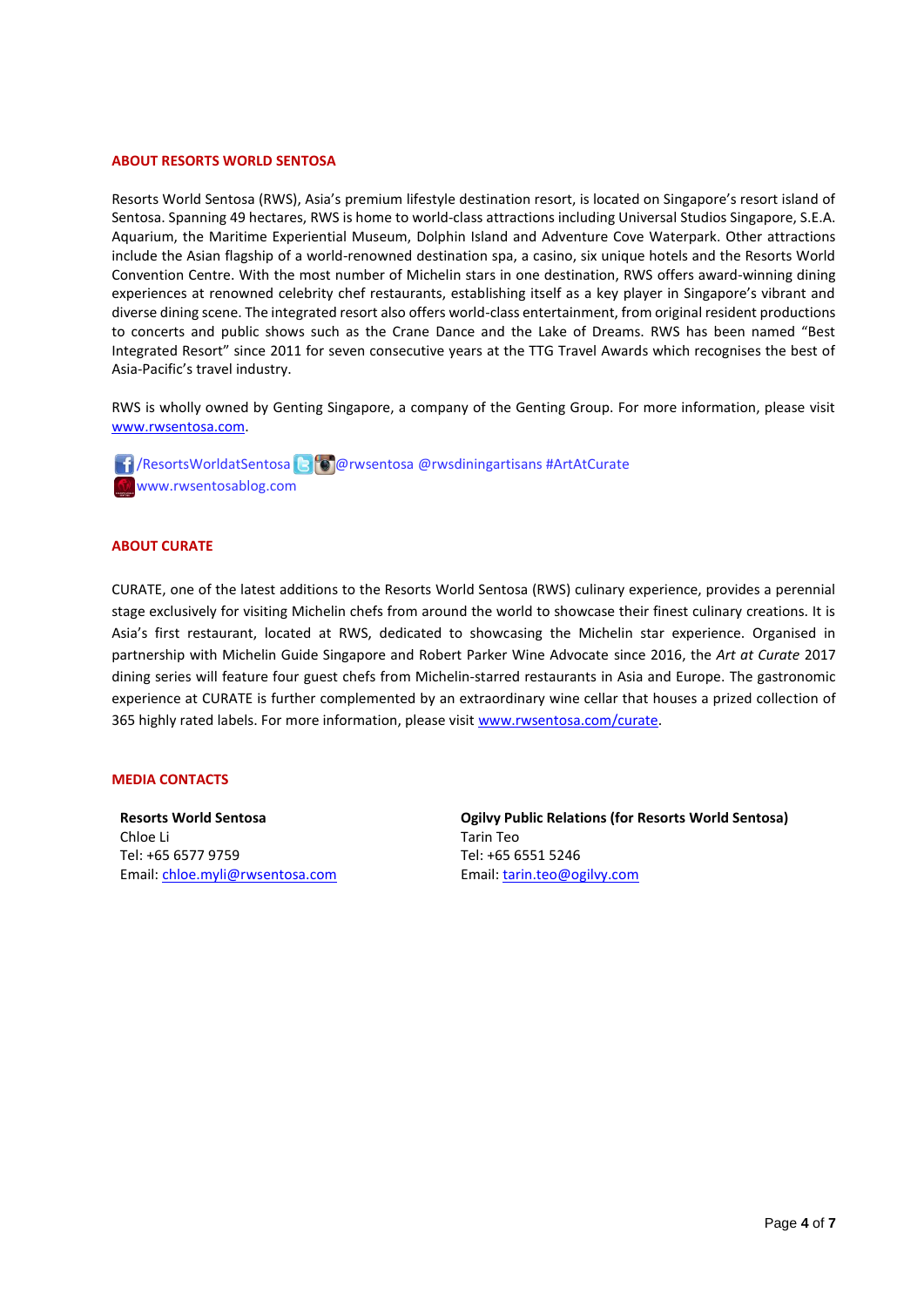# **Appendix A: Menus**

# Art at Curate Series 10 (27 April, 2018 – 03 May, 2018)

# 4-Course Lunch Menu

## Amuse Bouche

Salmon Sashimi Tapioca Tanja Grandits 2011 Domaine Schieferkopf • Riesling Buehl – RP Points 92

> Kyoto Red Carrot Barley. Coriander Benjamin Halat

Wagyu Tenderloin All Spice Glace. Malt Gnocchis Tanja Grandits 2012 Passopisciaro – RP Points 93

> Snickers 2018 Dulcey. Macadamia Nut Benjamin Halat

> > Petit Four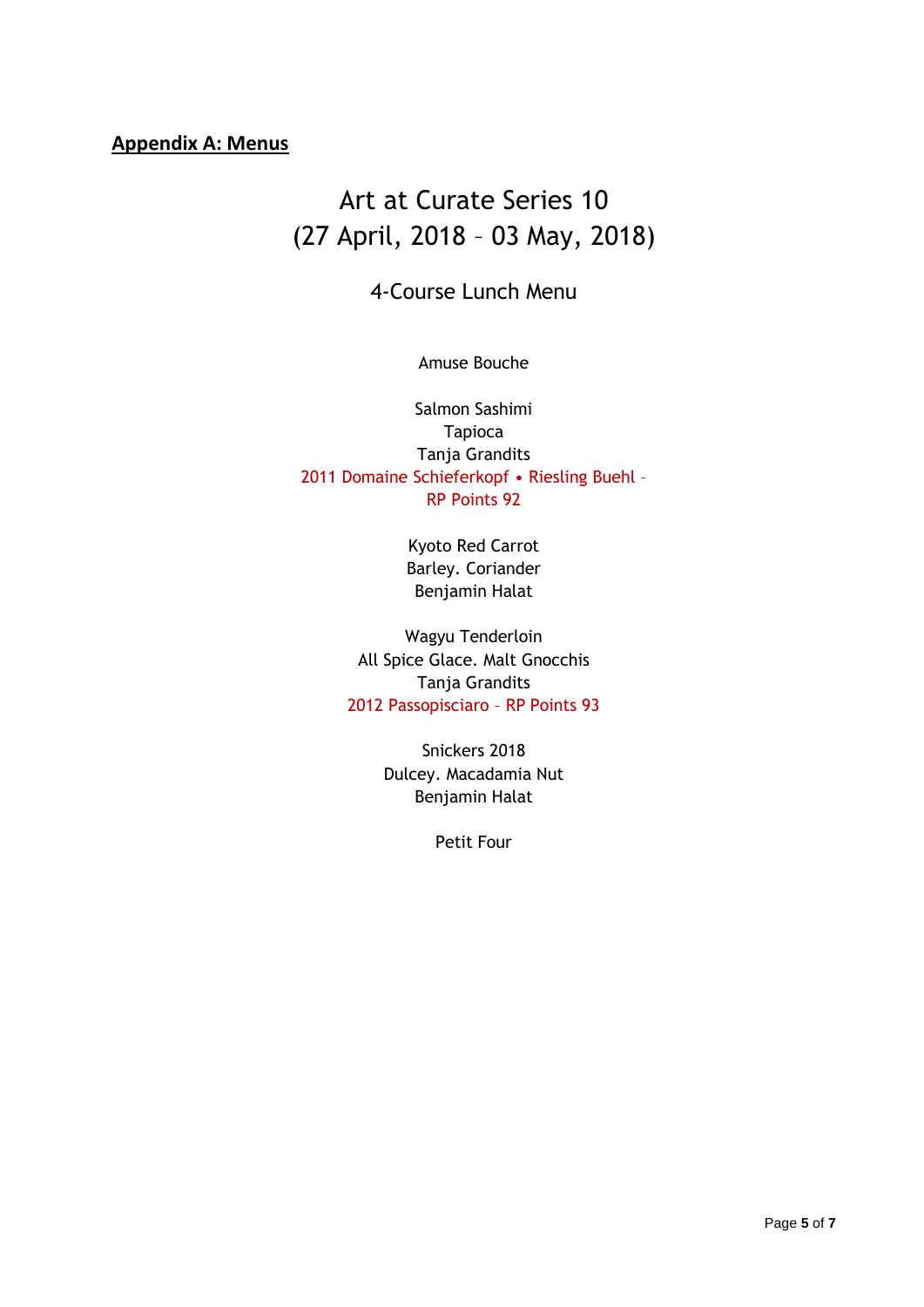Art at Curate Series 10 (27 April, 2018 – 03 May, 2018) 8-Course Dinner Menu

Amuse Bouche

Beef Tartare Beetroot. Coffee Oil. Shiso Tanja Grandits 2012 Bouchard Finlayson • Galpin Peak Pinot Noir Walker Bay – RP Points 90

> Kyoto Red Carrot Barley. Coriander Benjamin Halat

Hokkaido Scallop Dill Dashi. Pistachio Tanja Gandits 2014 Valentin Zusslin • Gewurztraminer Bollenberg – RP Points 91

Egg Yolk Cardamom Butter. Mango Polenta Tanja Grandits

Atlantic Cod Fish Green Tea Hollandaise. Peas Tanja Grandits 2011 Domaine Schieferkopf • Riesling Buehl – RP Points 92

> Glazed Pork Cheek Goulash Style. Pickles Benjamin Halat 2012 Passopisciaro – RP Points 93

Sea Buckthorn Berry Sherbet Bavarian Gin Espuma. Lemon Verbena Benjamin Halat

> Snickers 2018 Dulcey. Macadamia Nut Benjamin Halat

> > Petit Four